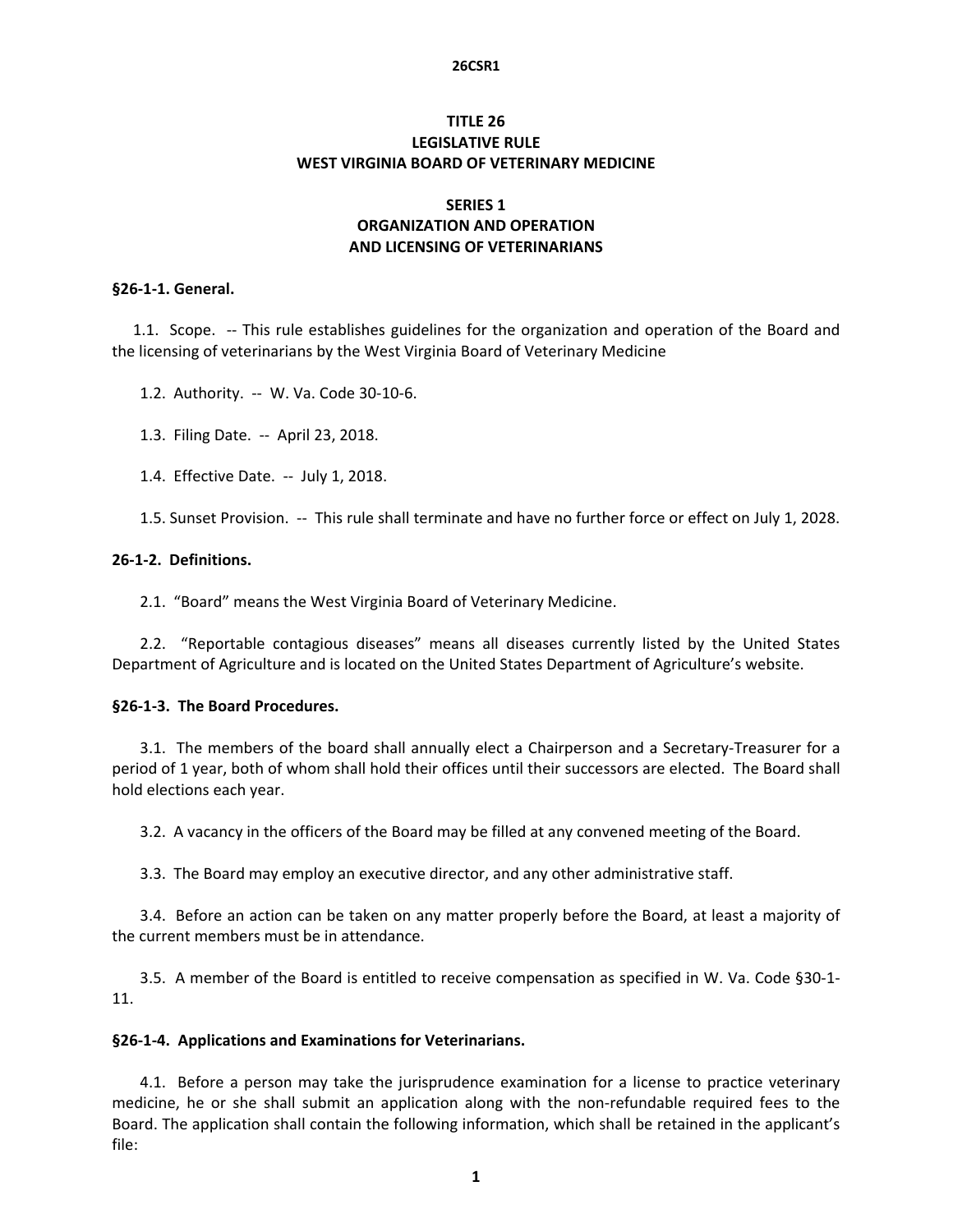4.1.a. Applicant's name, address, and certified copy of the applicant's birth certificate or official record of birth;

 4.1.b. Verification of US citizenship or written documentation of applicant's authority to reside and work in the United States;

4.1.c. Certified transcript showing applicant's educational qualifications, including the name, location of the school, and the date the degree was awarded;

 4.1.d. Applicant shall indicate whether he or she has ever been denied a license or had a license restricted or disciplined in any other state or jurisdiction with the name of the state or jurisdiction;

 4.1.e. Verification of applicant's status as a licensee from each state or jurisdiction where he or she now holds or ever held a license;

4.1.f. Certified written verifications of name changes;

 4.1.g. A document provided in language other than English shall be accompanied by an English translation copy with the name and address of the translator listed;

4.1.h. A current photograph of the applicant. Applicant shall be alone in the photograph;

 4.1.i. The applicant shall pay the required fees as contained in the Schedule of Fees, with the application.

4.2. The applicant shall state in the application that he or she will abide by the laws of this State regulating the practice of veterinary medicine and that he or she will abide by the rules of the Board.

4.3. The application shall be signed by the applicant.

4.4. An applicant furnishing false information in an application shall be denied the right to take the examination. If the applicant has been licensed before the Board becomes aware of the falseness of the information, the licensee is subject to disciplinary action.

4.5. An applicant who graduates from a foreign school or a school that is not accredited by the American Veterinary Medical Association must supply written verification from ECFVG or PAVE of receiving a certificate of competence and completion issued by the AVMA Education Commission for Foreign Veterinary Graduates (ECFVG) or the American Association of Veterinary State Boards Program for the Assessment of Veterinary Education Equivalence (PAVE).

4.6. Once the application is complete and all fees have been received, the Board will notify the applicant within 14 days of their eligibility to take the jurisprudence examination.

4.7. If an applicant is found not qualified to take the examination the Board shall notify the applicant in writing at the applicant's address as listed on the application, of the finding and the grounds upon which the finding is based. An applicant found not qualified may demand a hearing. The application fee of any applicant found not qualified to take the examination is non-refundable.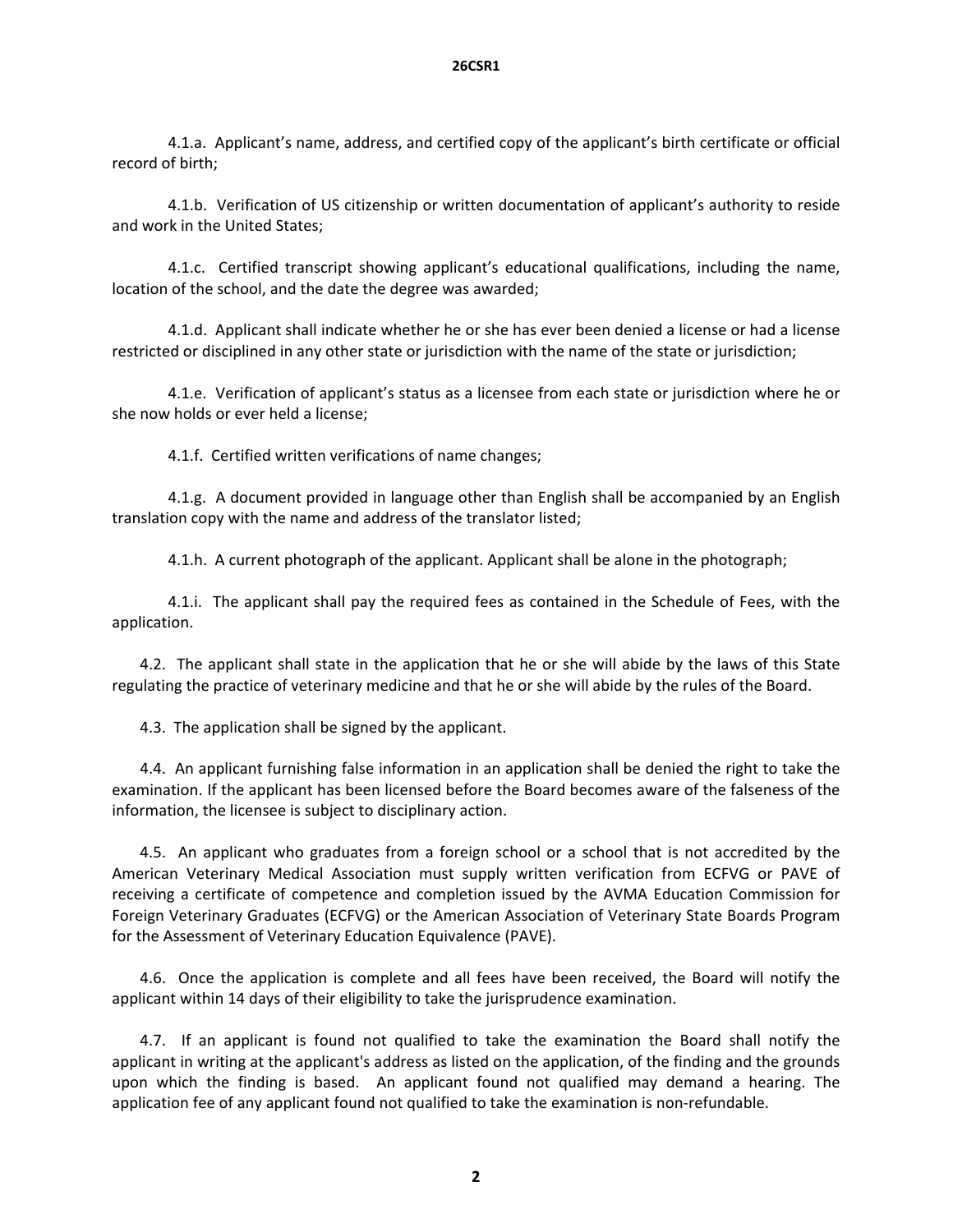4.8. The applicant must complete the jurisprudence exam within 30 days of notice. The Board may waive this requirement upon written confirmation from a federal or state agency stating applicant has been called to immediate active duty.

4.9. An applicant must have a passing score on the National Board Examination (NBE) if the applicant graduated from veterinary school before 1993; the NBE and the Clinical Competency Test (CCT) if the applicant graduated 1993 through 2000 or the North American Veterinary Licensing Examination (NAVLE) if the applicant graduated after 2000. The authorized examination providers shall be the National Board of Veterinary Medical Examiners. The passing score for each of the required national veterinary exams as specified according to the graduation year of the candidate is 70 percent.

4.9.a. It is the applicant's responsibility to have the national score reporting service of the American Association of Veterinary State Boards (AAVSB) forward a copy of his or her scores directly to the Board at the applicant's expense.

 4.9.b. NAVLE applicants testing through WV, shall submit a completed WV NAVLE eligibility application and payment pursuant to the Schedule of Fees.

4.10. All evidence and information described in this section may be provided though AAVSB, where available through AAVSB.

4.11. Completed verification forms must be provided directly from selected institutions to the Board and not from the applicant, except where AAVSB is providing the information directly to the Board.

### **§26‐1‐5. Veterinarian Jurisprudence Examination Procedure.**

5.1. Jurisprudence examinations shall be taken online.

5.2. Jurisprudence examinations shall cover the laws governing veterinary medicine in the State of West Virginia.

5.3. The Board shall notify the applicant of the jurisprudence examination results the day of the examination.

5.4. If an applicant fails the examination, the test may be retaken once within 30 days and no sooner than 7 days.

5.5. Examinations are the property of the Board and shall not be duplicated in any form.

### **§26‐1‐6. Veterinary Licenses.**

6.1. The Board shall issue a license to a qualified candidate who passes the examinations and meets the requirements of the Board to practice the profession of veterinary medicine and upon payment of the licensure fee. If any veterinarian desires that a duplicate license be issued, the Board shall issue a duplicate license upon payment of the fee as set forth in the Schedule of Fees.

6.2. The license issued by the Board shall include the licensee's full name, a license number, the Board seal, the effective date and the expiration date and shall bear the signatures of the Chairperson and Secretary‐Treasurer of the Board.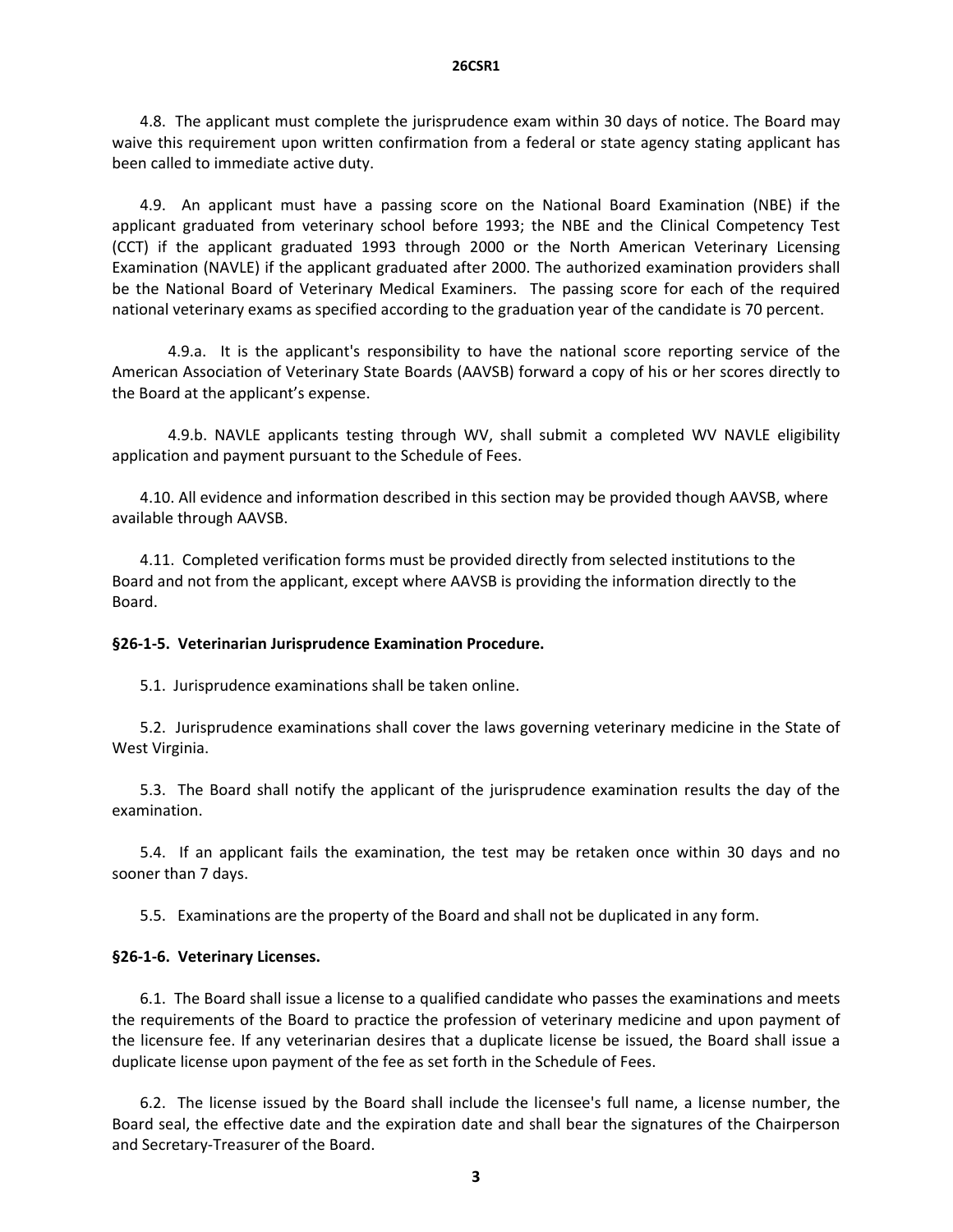## **§26‐1‐7. Veterinary License Renewal**

7.1. The Board shall notify each licensed veterinarian that his or her license will expire on December 31 but failure to receive the notification does not exempt a licensee from meeting the requirements of this rule. The Board shall issue a certificate of renewal to all licensees renewing their license under the provisions of this rule.

7.2. A veterinarian may renew his or her license starting October 1 through December 31 of each year, renew his or her license by completing the required license renewal, paying the annual renewal fee as specified in the Schedule of Fees and certify to the Board that he or she has completed all continuing education requirements.

7.3. A license that is not renewed will automatically be placed on expired status unless a specific request was made to place the license on inactive status.

7.3.a. To renew a license up to one year after the expiration date, the applicant must complete the required license renewal, pay the late renewal fee as specified in the Schedule of Fees, and submit evidence of completion of continuing education hours.

 7.3.b. To reactivate an expired license exceeding 1 year, the applicant must meet the requirements of §26‐1‐4, pay the late renewal fee as specified in the Schedule of Fees, and submit evidence of completion of the required continuing education hours for each year the license has been expired, for a maximum of two years. The board may require additional documentation of clinical competency and professional activities.

7.4. A licensee may request that their license be placed on inactive status by completing the required license renewal, selecting the inactive option, and paying the inactive status fee as specified in the Schedule of Fees.

 7.4.a. To reactivate an inactive license, the applicant must complete the required license renewal, pay the renewal fee, and certify to the Board that he or she has completed continuing education hours for each year the license has been expired, for a maximum of two years.

7.5. A licensee shall undertake at least 18 (50 minute) units of continuing education in the field of veterinary medicine during each calendar year. A minimum of 14 hours shall be related to the practice of veterinary medicine to include scientific, laboratory, regulatory, and medical record keeping. No more than 4 hours shall be related to practice management. Classroom or online courses are permitted. No periods may be accumulated, carried forward, or held over past the calendar year in which the periods were completed.

7.5.a. Continuing Education approved providers/programs:

7.5.a.1. AVMA accredited colleges of veterinary medicine;

7.5.a.2. Board approved national veterinary associations;

7.5.a.3. AVMA approved official state veterinary associations;

7.5.a.4. State or federal government agencies;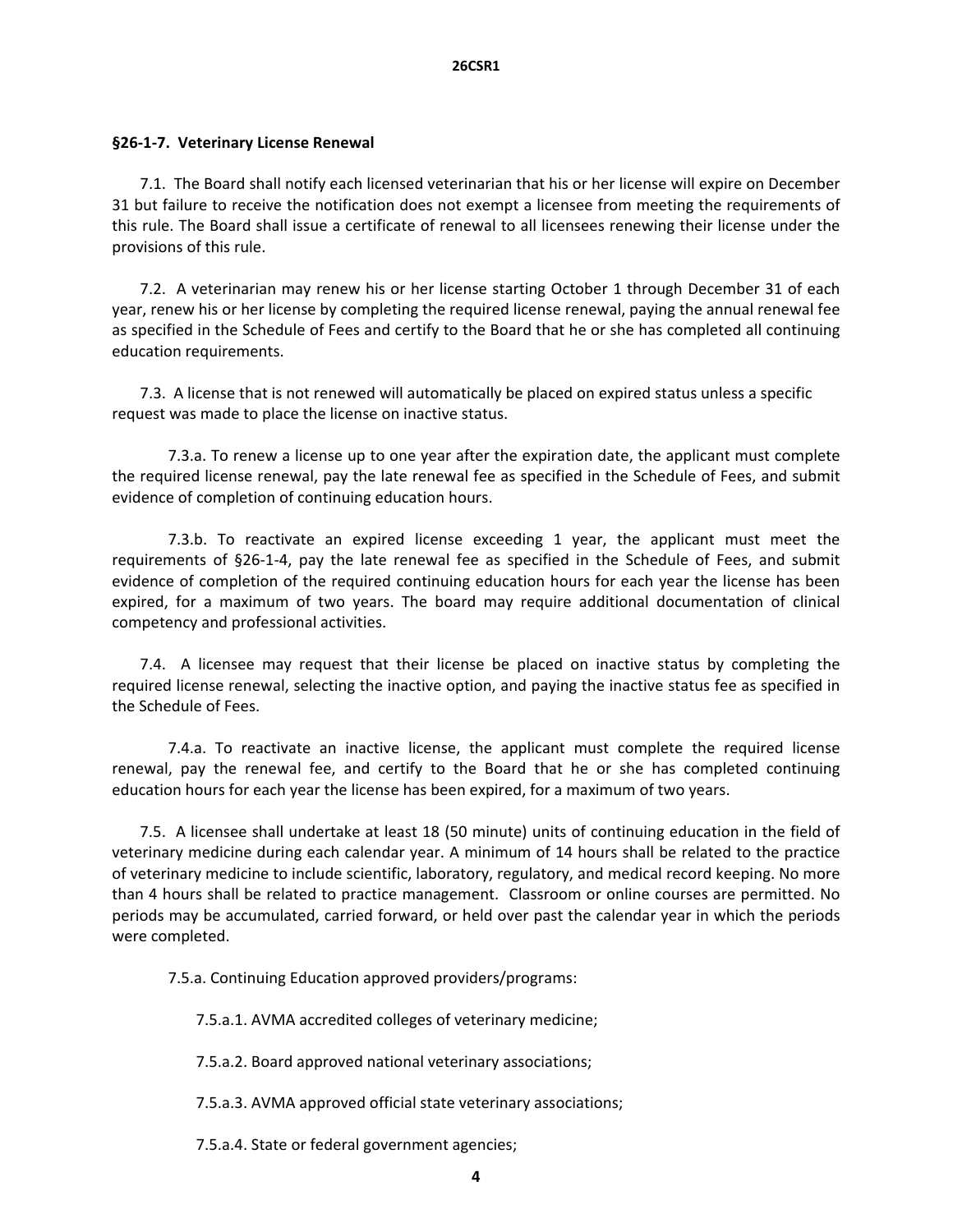7.5.a.5. Registry of Approved Continuing Education (RACE)

 7.5.a.6. Reviewed and approved by the West Virginia Board of Veterinary Medicine once fee is received pursuant to the Schedule of Fees.

 7.5.b. A Licensee is required to attest to compliance with continuing education requirements on his or her annual license renewal and is required to maintain original documents verifying the date and subject of the program or course, the number of continuing education hours or credits, and certification from an approved sponsor. Original documents must be maintained for a period of two years following renewal. The board shall conduct a random yearly audit to determine compliance. A Licensee selected for the audit shall provide all supporting documentation within 20 days of receiving notification of the audit.

 7.5.b.1. If licensee is non‐compliant to the continuing education audit, the board will initiate a complaint against the licensee and the licensee will be audited again the following year.

7.5.c. Continuing education hours required by disciplinary orders shall not be used to satisfy renewal requirements.

7.6. New graduates of the current year are exempt from the continuing education requirements until the beginning of the immediately succeeding reporting period after licensure.

7.7. The Board may grant continuing education hardship extensions by request of the licensee. The Board shall only consider hardship extensions from licensees who the Board determines were prevented from completing the required continuing education hours within the year due to verified medical emergencies or military obligations beyond the licensee's control. Requests for a hardship extension must be received in the Board's office by December 15.

7.8. If an extension is granted by the Board for completion of approved continuing education hours, the licensee shall file the renewal application with the renewal fee. The Board shall renew the license contingent upon the licensee completing the mandatory continuing education within a period determined by the Board from the current year's expiration date of December 31.

7.9. When a hardship license is issued, the renewal license shall be valid for the period required to complete the mandatory continuing education, and shall be extended to December 31 upon receipt of acceptable documentation of completing the continuing education. The continuing education hours completed during the extension period may not be applied toward satisfaction of continuing education in the year completed and shall be separate from continuing education requirements for current year renewal requirements.

7.10. A licensee issued a hardship extension for completion of continuing education shall submit documentation of completion prior to the end of the Board approved extension period. Continued practice past the authorized extension period without a written renewal certificate from the Board constitutes the practice of veterinary medicine without a license.

7.11. By December 31 of each year, the licensee shall certify on the renewal application that he or she has successfully completed the continuing education requirement for that calendar year. It is the responsibility of the licensee to maintain evidence of meeting the continuing education requirements for license renewal for random audit by the Board.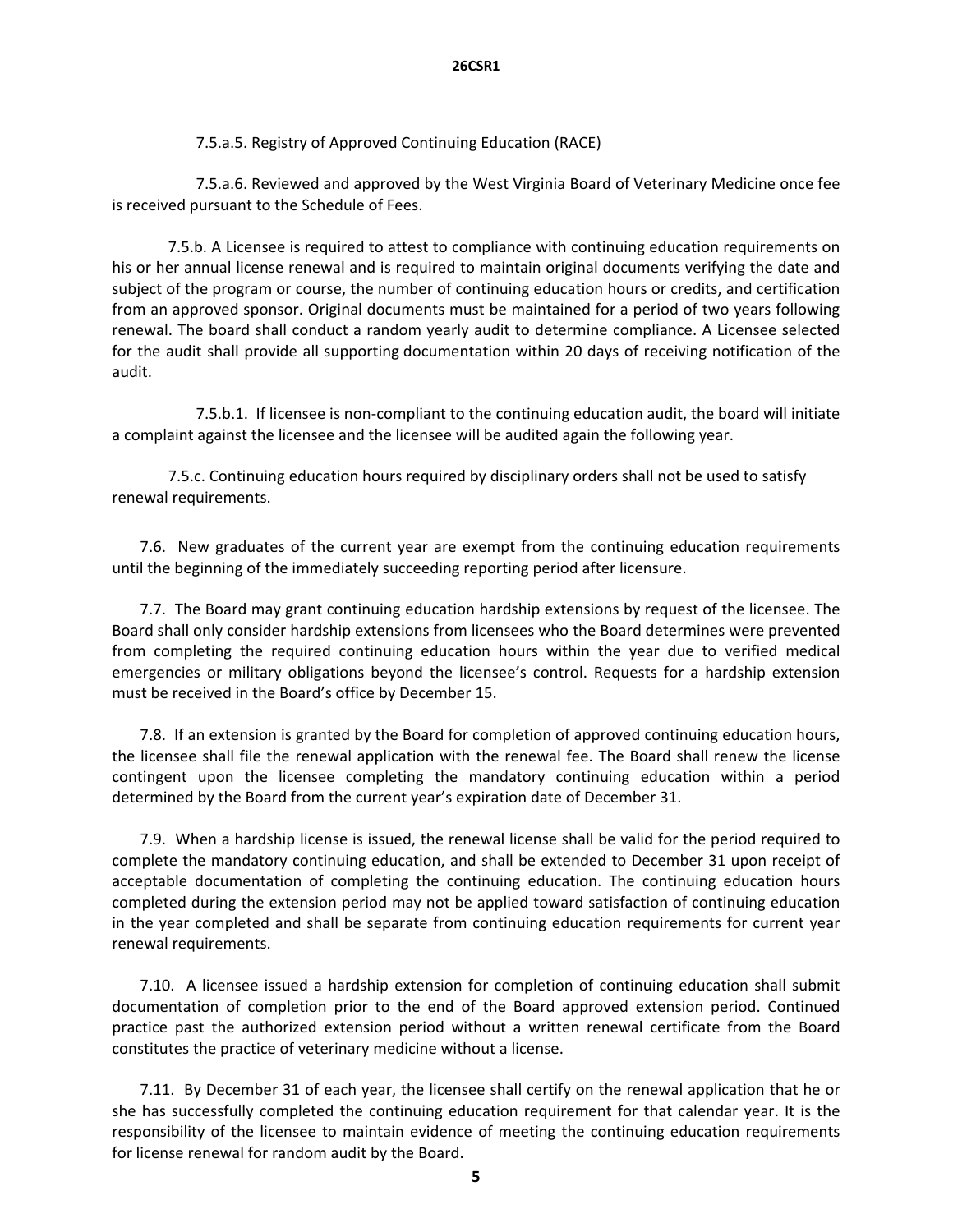7.12. Upon receipt of the completed renewal application and fee, the Board shall issue a renewal license.

7.13. Licenses issued by the Board shall be posted in a place conspicuous to the public at the establishment where veterinary services are being provided.

 7.13.a. Licensees who do relief or temporary work in an establishment shall carry a license with them or post it at the establishment.

 7.13.b. Ambulatory veterinary practices that do not have an office accessible to the public shall carry their licenses in their vehicles.

7.14. A licensee shall notify the Board in writing or online of any change of address, conviction of a misdemeanor or felony, and/or disciplinary action by another federal or state agency no later than the 30 days from the action.

### **§26‐1‐8. Veterinarian Disciplinary Action.**

8.1. The Board may deny, revoke or suspend a license, impose a civil penalty, place a person's license on probation, reprimand a licensee, refuse to examine an applicant or issue a license or renewal of a license, as provided by law and as provided by this rule if it finds an applicant or licensee:

8.1.a. Has presented to the Board false or fraudulent evidence of qualification or has been found to be guilty of fraud or deception in the process of examination, or for the purpose of securing a license;

8.1.b. Is chronically or habitually intoxicated, has a chemical dependency or is addicted to drugs;

 8.1.c. Has engaged in dishonest, unethical, or illegal practices in or connected with the practice of veterinary medicine, or has been convicted of a misdemeanor related to the practice of veterinary medicine or animal abuse or neglect;

 8.1.d. Has been convicted of a felony under the laws of any other State or jurisdiction of the United States or of the federal government of the United States or any other crime involving moral turpitude;

8.1.e. Has engaged in practices or conduct in connection with the practice of veterinary medicine which violate the standards of professional conduct as established by the Board;

 8.1.f. Has permitted or allowed another to use his or her authorization to practice veterinary medicine in this or any other state;

 8.1.g. Has fraudulently issued a health certificate, vaccination certificate, test chart, or other blank form used in the practice of veterinary medicine that relates to the presence or absence of animal disease;

8.1.h. Has issued a false certificate relating to the sale for human consumption of inedible animal products;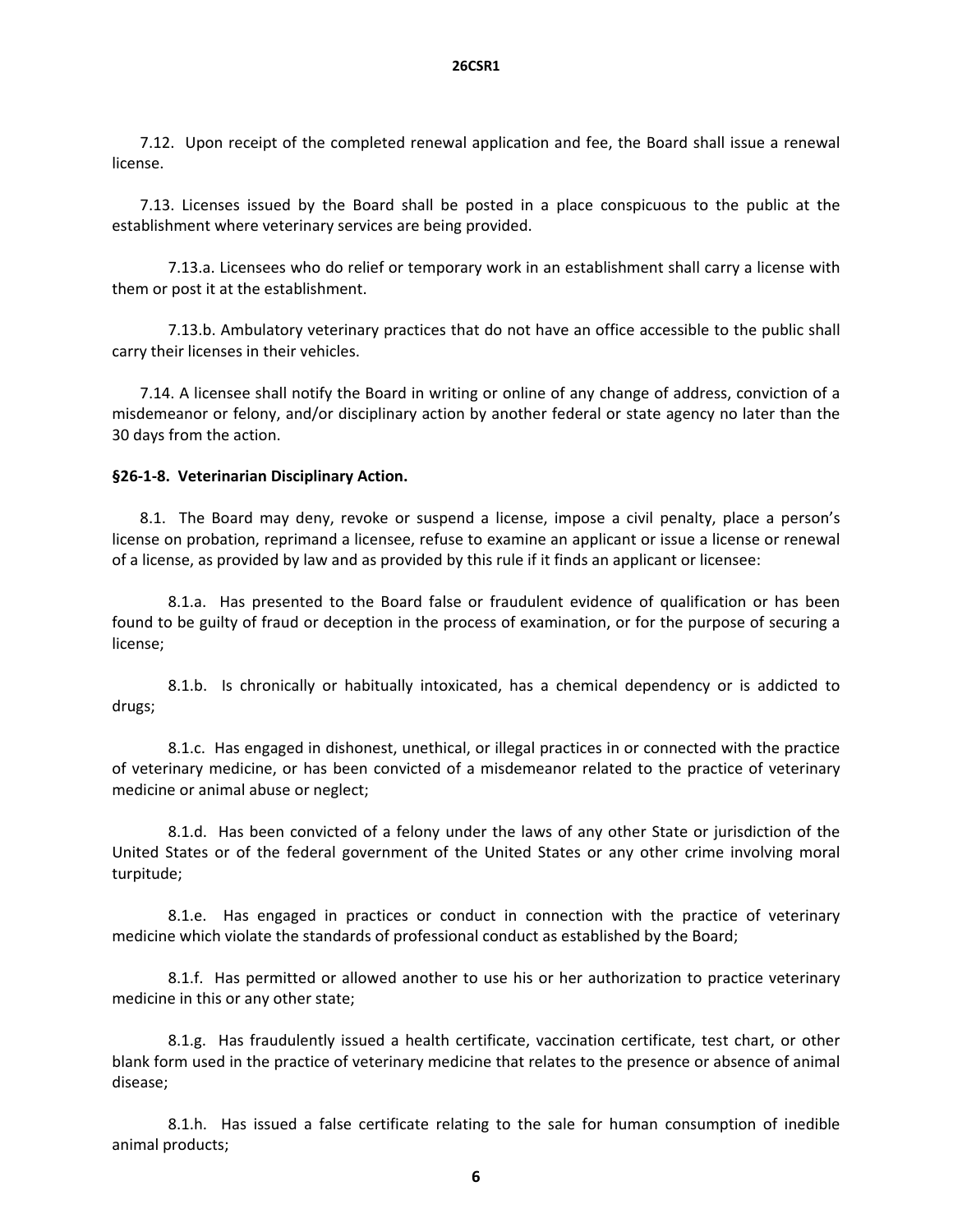8.1.i. Has committed fraud in the application or reporting of test of animal disease;

 8.1.j. Has received any kickback for treating an animal or for referring a client to another provider of veterinary services or goods;

8.1.k. Has performed or prescribed unnecessary or unauthorized treatment;

8.1.. Has refused to admit a representative of the Board to inspect the client and patient records and business premises of the veterinarian during regular business hours;

 8.1.m. Has failed to keep his or her equipment and business premises in good operation and sanitary condition;

 8.1.n. Has committed gross malpractice or is guilty of a pattern of acts indicating consistent malpractice, negligence, or incompetence in the practice of veterinary medicine;

 8.1.o. Has received disciplinary action in another jurisdiction, including the suspension, probation, or revocation of a license to practice veterinary medicine issued by another jurisdiction;

8.1.p. Has refused to provide a valid prescription upon request from a client;

8.1.q. Has failed to release patient records when requested by the owner; a law-enforcement entity; or a federal, state, or local health regulatory agency; or

8.1.r. fails to report a reportable contagious disease to the State Veterinarian with the West Virginia Department of Agriculture or any authorized reporting agent within twenty‐four hours of diagnosis or discovery.

8.2. The Board may also suspend or revoke the license of a licensee who is found to be mentally incompetent by a court of competent jurisdiction. If the licensee is later determined to be mentally competent by a court, the Board may reinstate the license.

8.3. On conviction of or determination of conviction of a person licensed by the Board of any felony, the Board may, after an administrative hearing in which the facts of conviction are determined, suspend or revoke the person's license. The Board may not reinstate or reissue a license to a person whose license is suspended or revoked under this section except on an express determination of the Board based on substantial evidence contained in an investigative report, indicating that the reinstatement or reissuance of the license is in the best interests of the public and of the person whose license has been suspended or revoked.

8.4. If a person violates this rule in a manner that constitutes grounds for disciplinary action by the Board, the Board may assess the costs of the investigation, hearing, hearing examiner, legal fees and all other reasonable and necessary costs incurred by or on behalf of the Board to the veterinarian who was the subject of the disciplinary action.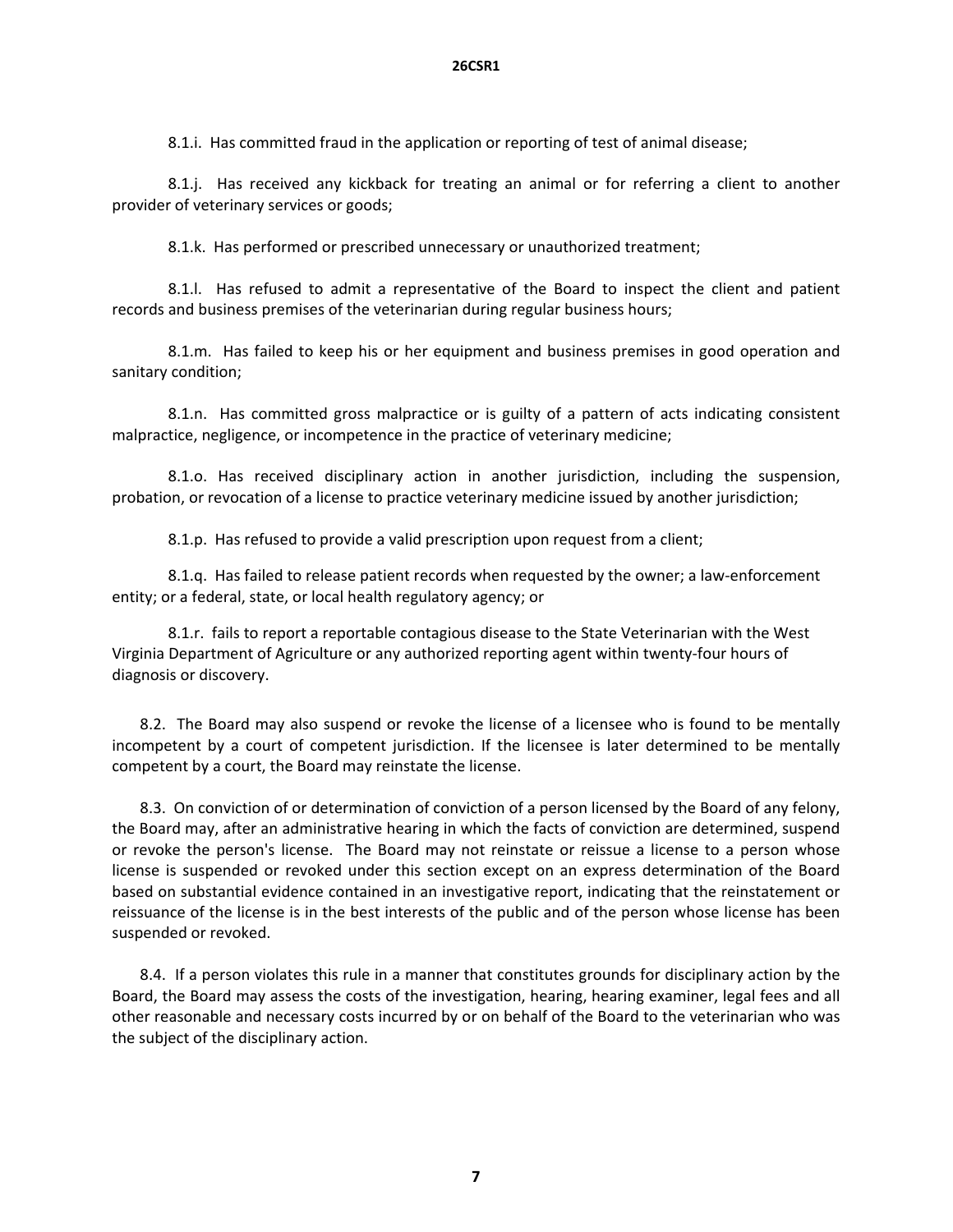#### **§26‐1‐9. Criminal History Record Check**

9.1. Beginning July 1, 2018, and in addition to all of the requirements for licensure, an applicant for an initial license to practice as a veterinarian in West Virginia shall request and submit to the Board the results of a state and a national criminal history record check.

 9.2. The purpose of the criminal history record check is to assist the Board in obtaining information that may relate to the applicant's fitness for licensure.

 9.3. In addition to the State Police, the Board may contract with and designate a company specializing in the services required by this section instead of requiring the applicant to apply directly to the West Virginia State Police or similar out‐of‐state agency for the criminal history records checks; provided that any such company must utilize protocols consistent with standards established by the Federal Bureau of Investigation and the National Crime Prevention and Privacy Compact.

 9.4. The applicant shall furnish to the State Police, or other organization designated by the Board, a full set of fingerprints and any additional information required to complete the criminal history record check.

 9.5. The applicant is responsible for any fees required by the State Police, or other organization duly designated by the Board, for the actual costs of the fingerprinting and the actual costs of conducting a complete criminal history record check.

 9.6. The Board may require the applicant to obtain a criminal history records check from a similar Board approved agency or organization in the state of the applicant's residence, if outside of West Virginia.

 9.7. The applicant shall authorize the release of all records obtained by the criminal history record check to the Board.

 9.8. A criminal history record check submitted in support of an application for licensure must have been requested by the applicant no earlier than twelve (12) months immediately prior to the Board's receipt of the application for licensure.

 9.9. An initial licensure application is not complete until the Board receives the results of a state and a national criminal history record check conducted by the State Police or another entity duly authorized by the Board. The Board shall not grant an application for licensure submitted by any applicant who fails or refuses to submit the criminal history record check required by this section.

 9.10. Should criminal offenses be reported on an applicant's criminal history record check, the board will consider the nature, severity, and recency of offenses, as well as rehabilitation and other factors on a case by case basis for licensure. Criminal history record checks shall be verified by a source acceptable to the Board, other than the applicant.

 9.11. The results of the state and national criminal history record check may not be released to or by a private entity except:

9.11.a. To the individual who is the subject of the criminal history record check;